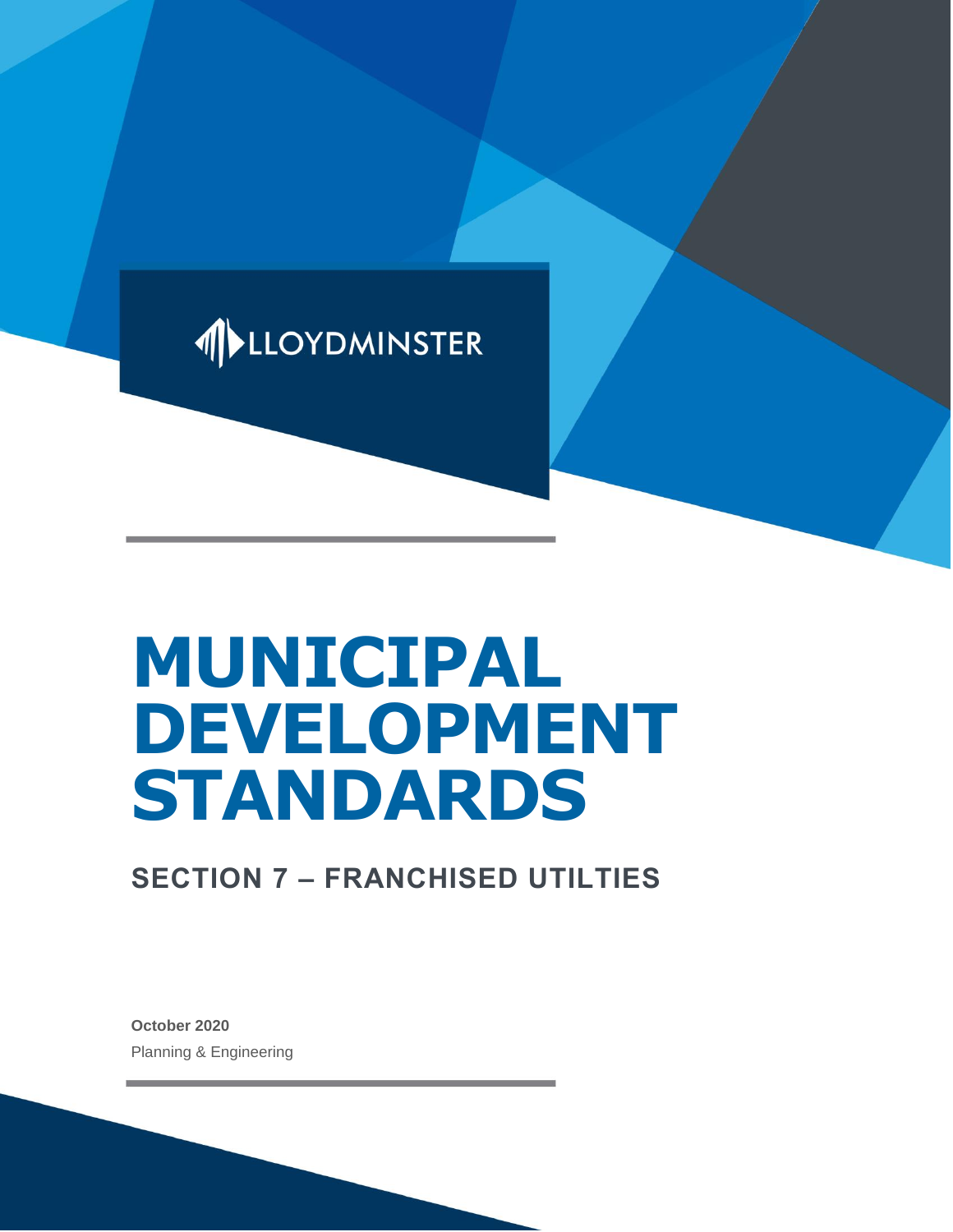

| <b>SECTION</b><br><b>Franchised Utilities</b><br>$7^{\circ}$ |                                                                | <b>PAGE</b> |
|--------------------------------------------------------------|----------------------------------------------------------------|-------------|
|                                                              |                                                                | $7-2$       |
| General<br>7.1                                               |                                                                | $7-2$       |
| 7.2                                                          | Design Standards                                               | $7-2$       |
| 7.2.1                                                        | <b>Location of Utilities</b>                                   | $7-2$       |
| 7.2.2                                                        | Separation from Other Utilities                                | $7-2$       |
| 7.2.3                                                        | <b>Compaction of Trenches</b>                                  | $7-2$       |
| 7.2.4                                                        | Rights-of-Way, Easements, and Public/Municipal Utility Parcels | $7 - 3$     |
| 7.2.5                                                        | <b>Design Drawings</b>                                         | $7-3$       |

## **TABLE OF CONTENTS**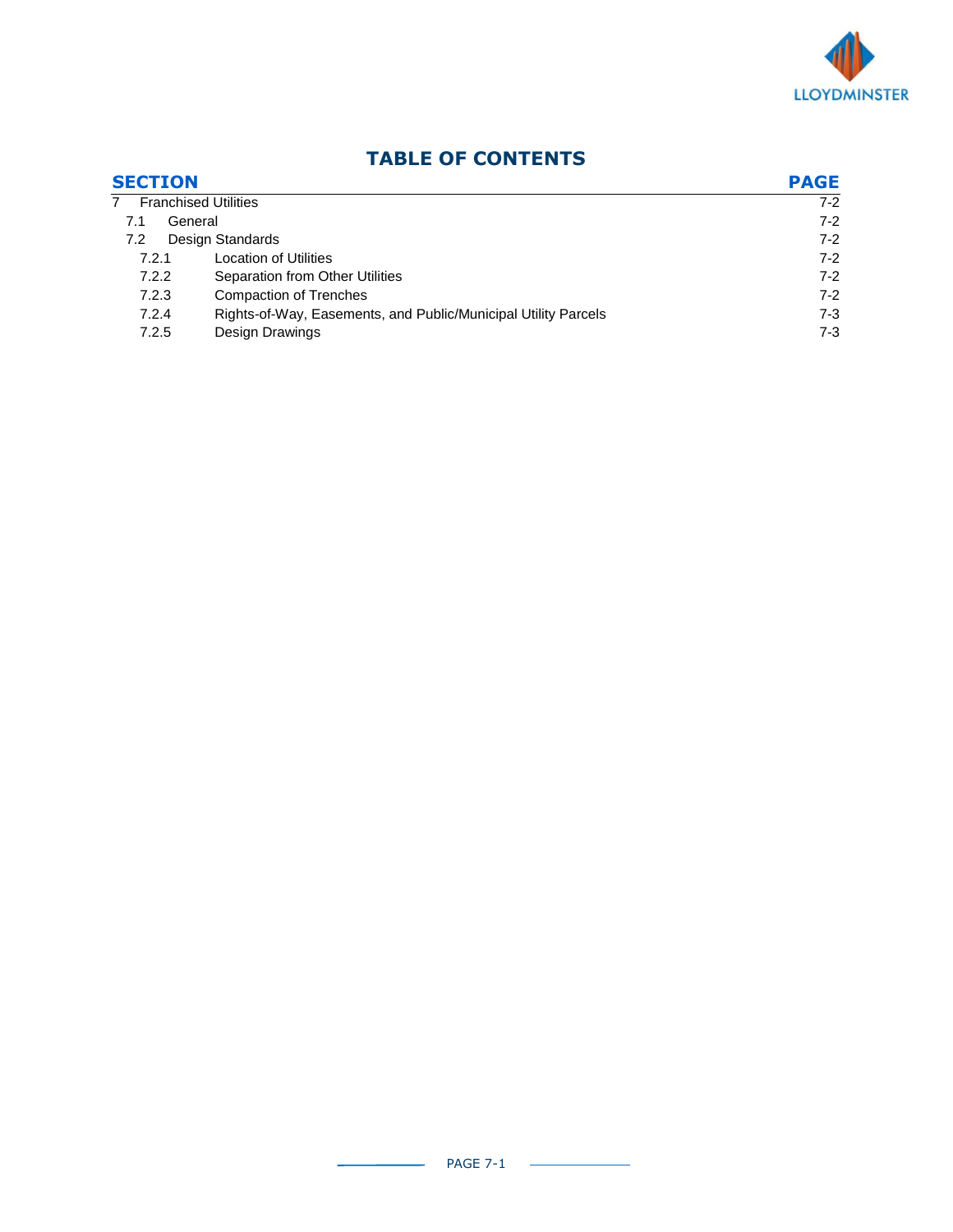

## **7 FRANCHISED UTILITIES**

#### **7.1 General**

All work necessary for the installation of gas, power, street lighting, telephone, and cable television will be the responsibility of the Developer and the installation of these utilities will be a condition of development. In addition to the financial responsibilities, the Developer must initiate and coordinate the design, approval, and construction of these services as well as register all easements required in the name of the City of Lloydminster. The installation of these services will require an Excavation Permit to be obtained from the City. Prior to being granted an Excavation Permit, the alignment of the new services must be approved by the City. Upon approval, the City will issue an Approval Code which must be cited on the Excavation Permit application.

### **7.2 Design Standards**

#### **7.2.1 Location of Utilities**

Unless otherwise approved by the City, all gas, power, telephone and cable television distribution lines and service connections must be installed in preferred locations as per the standard cross section details. Proposed alignments are not to be under the road surface, except for crossings. Crossings will be perpendicular to the road centreline, or as close to perpendicular as possible. Proposed alignments should not be under sidewalks, unless no other location within the boulevard is feasible. In the event an alignment must be under, or cross, a sidewalk, it must be placed at a depth of 1.5-1.8 m, in order to avoid conflicts with services and future replacement of the sidewalk.

For all urban applications, power must be underground. For isolated rural applications where the installation of buried power may not be practical, above ground power may be acceptable to the City.

All distribution cables for primary and secondary power, telephone, cable television and street light feeders, may be installed in one common 300 mm wide trench at the required alignment.

Street lights must be placed at locations not interfering with proposed driveways and services and be located in line with the extensions of common property lines between two lots.

The face of any structure (e.g. posts, poles, pedestals, vaults, and transformers) must be at least 1.0 m clear of the face of the curb, and 1.5m clear of any driveway, approach or apron.

#### **7.2.2 Separation from Other Utilities**

The franchised utilities must be separated from the deeper municipal utilities (i.e. water and sewer) by not less than 3.0 m laterally. A minimum separation of 2.0 m laterally from any surface structure (manholes, catch basins, valves, etc.) must be maintained, with a separation of 3.0 m preferred.

A separation of 1.2 m from other franchised utilities is also required, with the exception of common (threeparty) trench installations.

A separation of 1.2 m from any City of Lloydminster owned fibre optic line is required. All crossings must be exposed by hydro-vac to verify depth prior to work commencing.

#### **7.2.3 Compaction of Trenches**

All trenches located on municipal property or within municipal easements are to be compacted to the standards set forth in the Conditions of the Excavation Permit, which can be found on the City's website, www.lloydminster.ca.